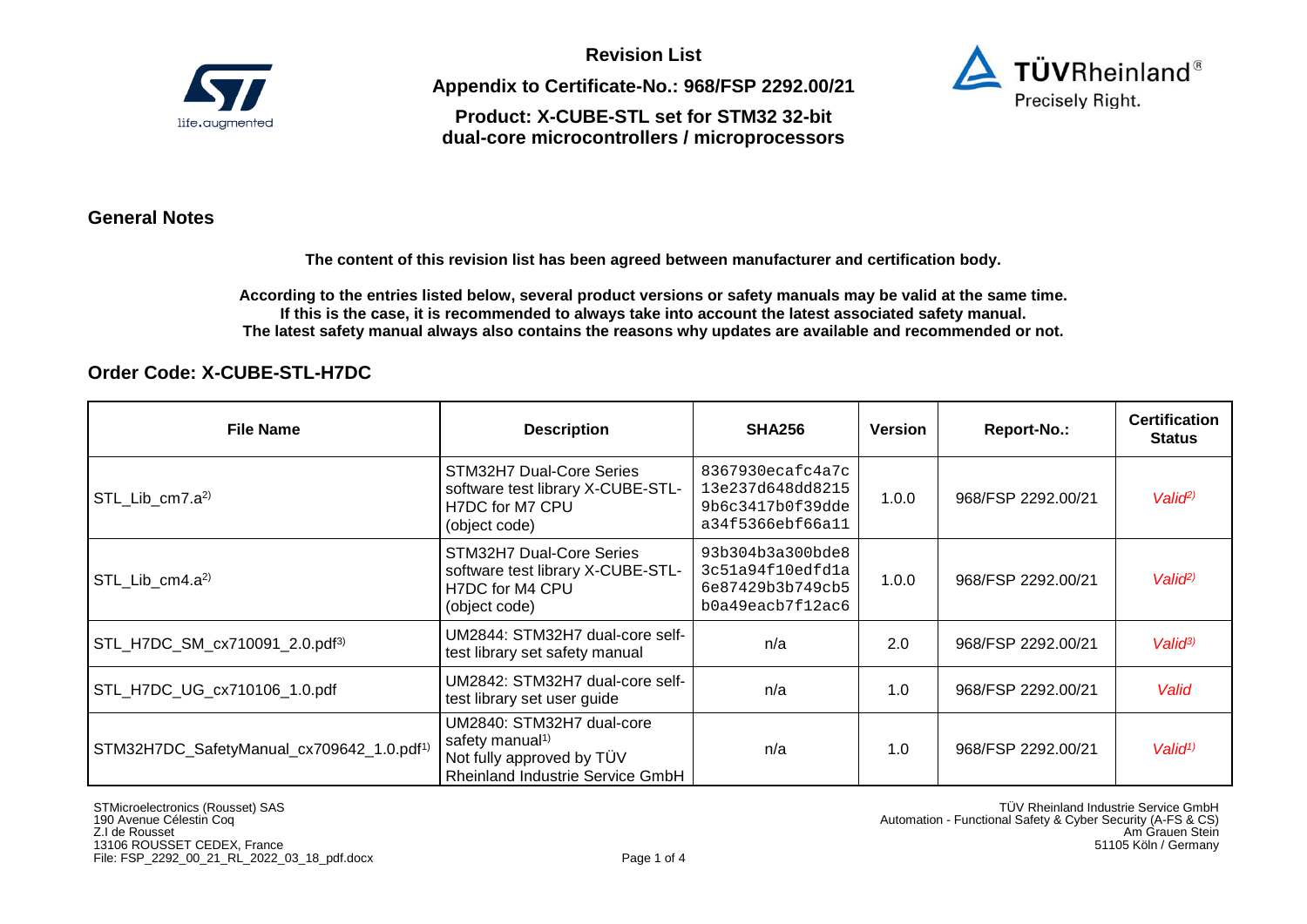

# **Appendix to Certificate-No.: 968/FSP 2292.00/21**



# **Product: X-CUBE-STL set for STM32 32-bit dual-core microcontrollers / microprocessors**

| <b>File Name</b>             | <b>Description</b>                                                        | <b>SHA256</b> | Version | Report-No.:        | <b>Certification</b><br><b>Status</b> |
|------------------------------|---------------------------------------------------------------------------|---------------|---------|--------------------|---------------------------------------|
| STL_ES_cx757577_2.0.pdf      | ES0573: Errata sheet, X-CUBE-<br>STL software and documentation<br>errata | n/a           | 2.0     | 968/FSP 2292.02/22 | Valid                                 |
| STL_H7DC_SM_cx710091_3.0.pdf | UM2844: STM32H7 dual-core self-                                           | n/a           | 3.0     | 968/FSP 2292.02/22 | Valid                                 |
|                              | test library set safety manual                                            |               |         |                    |                                       |

<sup>1)</sup> Only the sections referenced by UM2844 were in the scope of the assessment.

 $2^2$  Only in connection with and in consideration of the listed errata sheet

 $3$  It is highly recommended to use the latest updated version of the document, version 3.0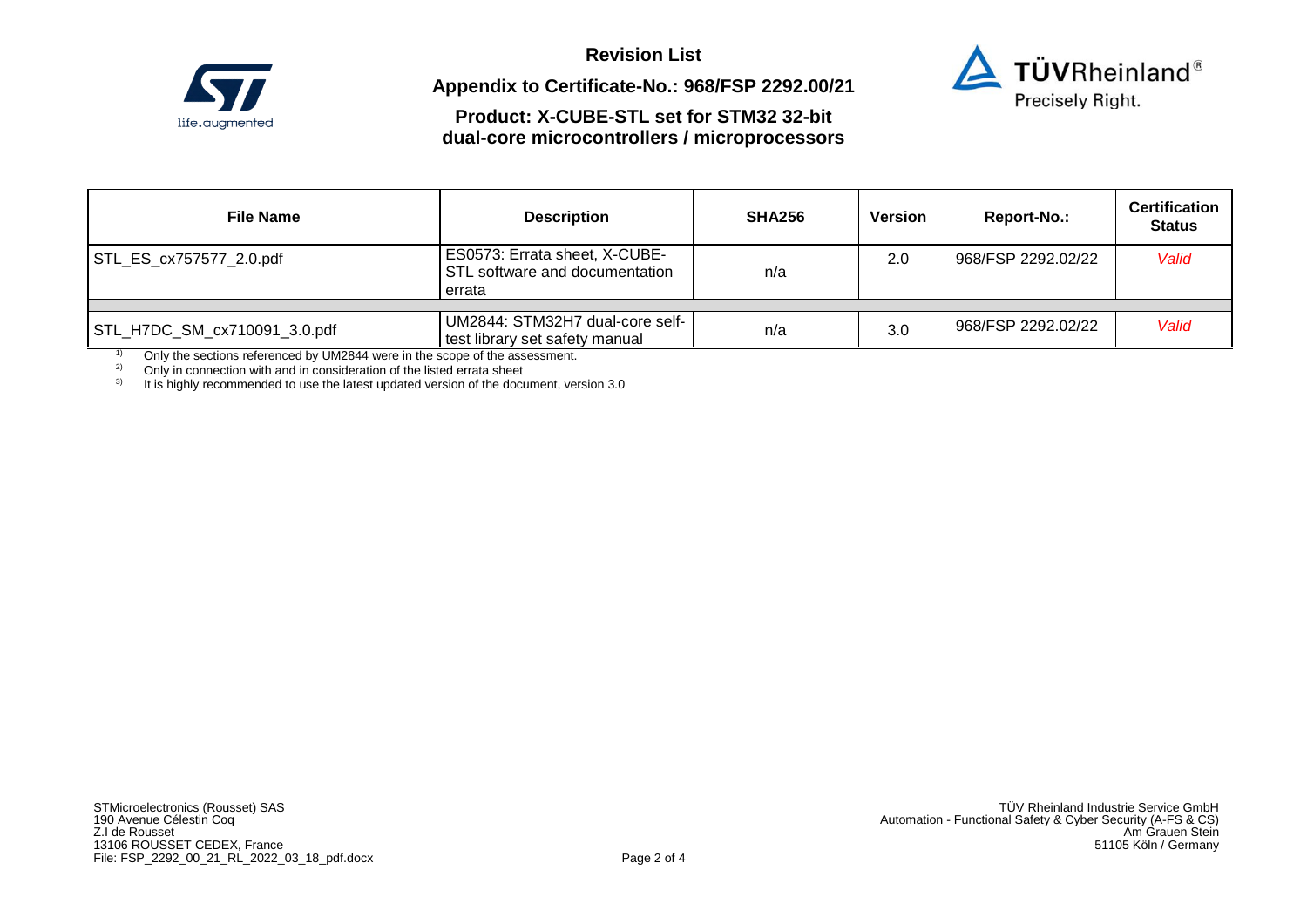

**Appendix to Certificate-No.: 968/FSP 2292.00/21** 

**Product: X-CUBE-STL set for STM32 32-bit dual-core microcontrollers / microprocessors** 



## **Order Code: X-CUBE-STL-MP1**

| <b>File Name</b>                                    | <b>Description</b>                                                                                                             | <b>SHA256</b>                                                                | Version | Report-No.:        | <b>Certification</b><br><b>Status</b> |
|-----------------------------------------------------|--------------------------------------------------------------------------------------------------------------------------------|------------------------------------------------------------------------------|---------|--------------------|---------------------------------------|
| STL Lib. $a^{2}$                                    | STM32MP1 Dual-Core Series<br>software test library X-CUBE-STL-<br>MP1 for M4 CPU core<br>(object code)                         | 5f9fb00e3ea31461<br>828903d976a55fdc<br>8b61c4185e972f78<br>a4018cfc727566e3 | 1.0.0   | 968/FSP 2292.01/21 | Valio <sup>p</sup>                    |
| STL_MP1_M4_SM_cx668577_2.0.pdf <sup>3)</sup>        | UM2713: STM32MP1 Series self-<br>test library safety manual                                                                    | n/a                                                                          | 2.0     | 968/FSP 2292.01/21 | Valid <sup>3</sup>                    |
| STL_MP1_M4_UG_cx665930_1.0.pdf                      | UM2672: STM32MP1 Series self-<br>test library user guide                                                                       | n/a                                                                          | 1.0     | 968/FSP 2292.01/21 | Valid                                 |
| STM32MP1SafetyManual_cx668511_4.0.pdf <sup>1)</sup> | UM2714: STM32MP1 Series<br>safety manual <sup>1)</sup><br>Not fully approved by TÜV<br><b>Rheinland Industrie Service GmbH</b> | n/a                                                                          | 4.0     | 968/FSP 2292.01/21 | Valid <sup>1</sup>                    |
| STL_ES_cx757577_2.0.pdf                             | ES0573: Errata sheet, X-CUBE-<br>STL software and documentation<br>errata                                                      | n/a                                                                          | 2.0     | 968/FSP 2292.02/22 | Valid                                 |
|                                                     | UM2713: STM32MP1 Series self-                                                                                                  |                                                                              |         |                    |                                       |
| STL_MP1_M4_SM_cx668577_3.0.pdf                      | test library safety manual                                                                                                     | n/a                                                                          | 3.0     | 968/FSP 2292.02/22 | Valid                                 |

<sup>1)</sup> Only the sections referenced by UM2713 were in the scope of the assessment.<br><sup>2)</sup> Only in connection with and in consideration of the listed errata sheet

<sup>2)</sup> Only in connection with and in consideration of the listed errata sheet  $\frac{3}{10}$  It is highly recommended to use the latest undated version of the document

It is highly recommended to use the latest updated version of the document, version 3.0